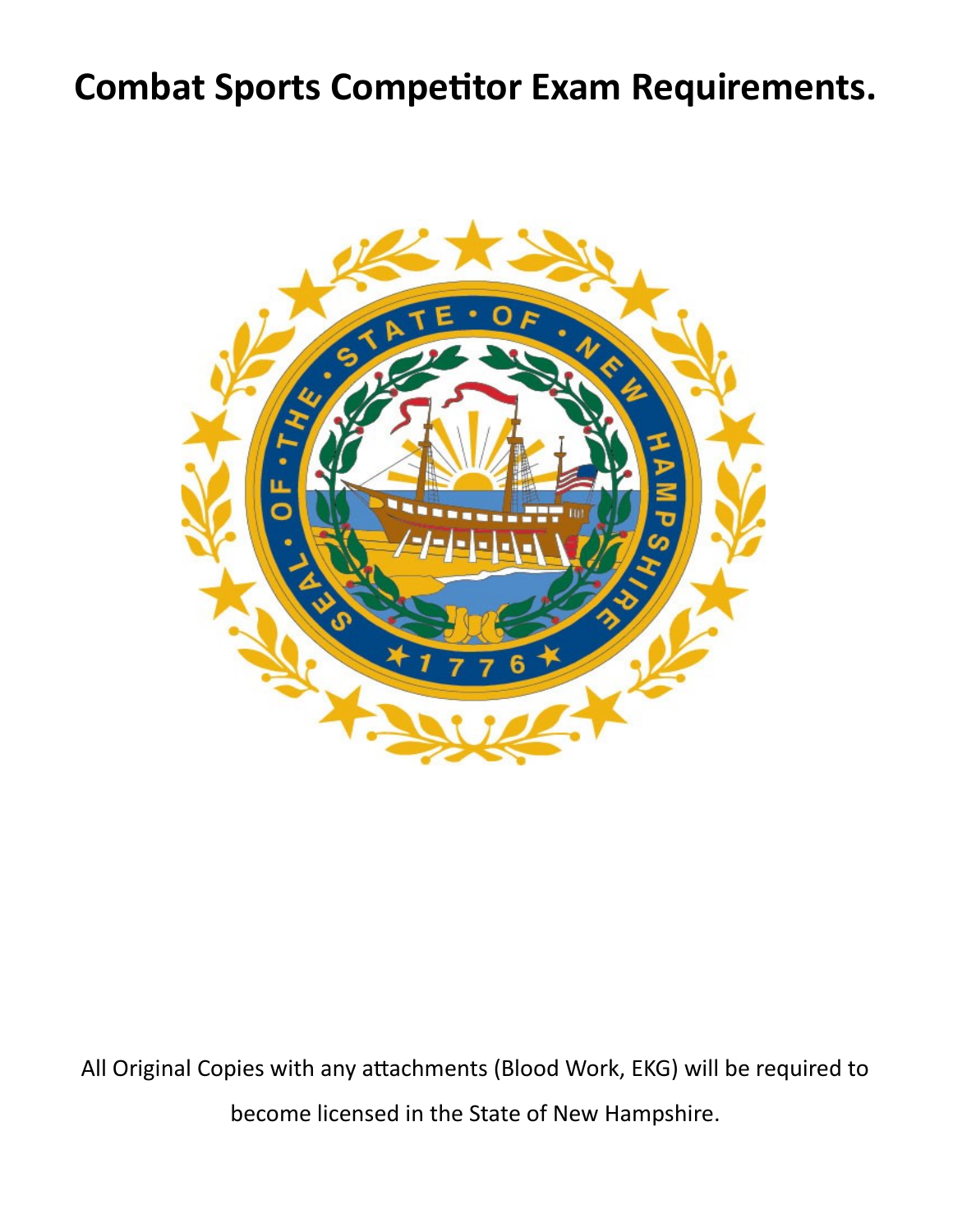

## Physical & Neurological Examination Form

**To be filled out by Primary Care Physician or Health care Provider**

|                                                  |                            |                                                                                                     |                                                                                            | Height: Weight: Weight: Competing Weight Class: Weight: 2008.      |  |  |
|--------------------------------------------------|----------------------------|-----------------------------------------------------------------------------------------------------|--------------------------------------------------------------------------------------------|--------------------------------------------------------------------|--|--|
|                                                  |                            |                                                                                                     | Contestant's Medical History: (Has the applicant ever had any of the following conditions) |                                                                    |  |  |
| Fainting Spells                                  | $\blacksquare$ Rupture     | <b>Chest Pains</b><br>$\Box$ Diabetes                                                               | Operations                                                                                 |                                                                    |  |  |
|                                                  |                            | Shortness of Breath Swollen Joints Chronic Cough<br>Bleeding Disorder Freq.Headaches Spitting Blood | $\blacksquare$ Rheumatism                                                                  | <b>Convulsions</b><br>Cerebral Hemorrhage or any other head injury |  |  |
|                                                  |                            |                                                                                                     |                                                                                            |                                                                    |  |  |
| PHYSICAL EXAMINATION                             |                            |                                                                                                     |                                                                                            |                                                                    |  |  |
|                                                  | Resting Pulse_____________ |                                                                                                     | Resting B.P______________                                                                  |                                                                    |  |  |
| Heart:                                           | Pulse Rhythm               | $\blacksquare$ Regular                                                                              | $\Box$ Irregular                                                                           |                                                                    |  |  |
|                                                  | Apical Impulse             | $\Box$ Heavy                                                                                        | $\Box$ Normal                                                                              |                                                                    |  |  |
|                                                  | Enlargement                | $\Box$ Yes                                                                                          | $\Box$ No                                                                                  |                                                                    |  |  |
|                                                  | <b>Murmurs</b>             | $\Box$ Yes                                                                                          | $\Box$ No                                                                                  |                                                                    |  |  |
|                                                  |                            |                                                                                                     |                                                                                            |                                                                    |  |  |
| Lungs:                                           | Rales                      | $\square$ Yes                                                                                       | $\square$ No                                                                               |                                                                    |  |  |
|                                                  |                            |                                                                                                     |                                                                                            |                                                                    |  |  |
| <b>Breasts:</b>                                  | Mass                       | $\Box$ Yes                                                                                          | $\Box$ No                                                                                  |                                                                    |  |  |
|                                                  | <b>Tenderness</b>          | $\blacksquare$ Yes                                                                                  | $\blacksquare$ No                                                                          |                                                                    |  |  |
|                                                  | <b>Discharge</b>           | $\Box$ Yes                                                                                          | $\Box$ No                                                                                  |                                                                    |  |  |
|                                                  |                            |                                                                                                     |                                                                                            |                                                                    |  |  |
|                                                  |                            | <b>Abdomen:</b> Enlargement Of Liver- ■ Yes                                                         | $\square$ No                                                                               |                                                                    |  |  |
|                                                  | Hernia                     | $\blacksquare$ Yes                                                                                  | $\blacksquare$ No                                                                          |                                                                    |  |  |
| <b>Testicles:</b>                                | Normal                     | $\square$ Yes                                                                                       | $\Box$ No                                                                                  |                                                                    |  |  |
|                                                  |                            |                                                                                                     |                                                                                            |                                                                    |  |  |
| <b>Reflexes:</b>                                 |                            |                                                                                                     | Pupils_________ Knee Jerks ________ Romberg _________ Babinski__________                   |                                                                    |  |  |
| <b>Remarks for specified medical clearances:</b> |                            |                                                                                                     |                                                                                            |                                                                    |  |  |
|                                                  |                            |                                                                                                     |                                                                                            |                                                                    |  |  |
|                                                  |                            |                                                                                                     |                                                                                            |                                                                    |  |  |
|                                                  |                            |                                                                                                     |                                                                                            |                                                                    |  |  |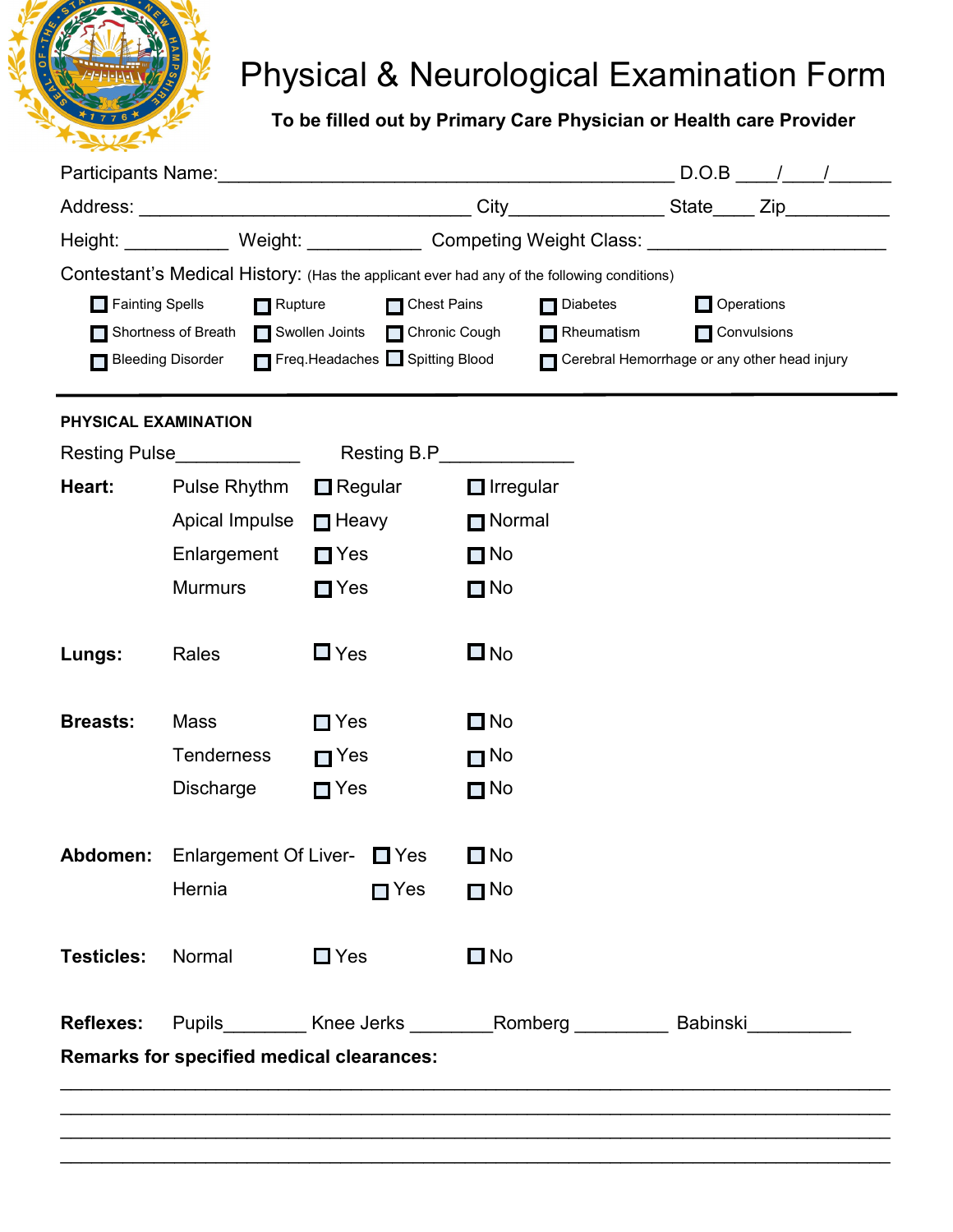### NEUROLOGICAL EVALUATION:

| Years of combat sports experience ________________ |        |          |    |  |                                                 |
|----------------------------------------------------|--------|----------|----|--|-------------------------------------------------|
| Have you ever suffered a concussion<br>Yes         |        |          | No |  |                                                 |
| Have you ever been knocked unconscious             |        | Yes      | No |  | Date of incident: $\frac{1}{2}$ / $\frac{1}{2}$ |
|                                                    |        |          |    |  |                                                 |
| Mental Status Exam:                                | Normal | Abnormal |    |  |                                                 |
| <b>Cranial Nerves:</b>                             | Normal | Abnormal |    |  |                                                 |
| Motor Exam                                         | Normal | Abnormal |    |  |                                                 |
| <b>DTR Exam</b>                                    | Normal | Abnormal |    |  |                                                 |
| Cerebellar:                                        | Normal | Abnormal |    |  |                                                 |
| Sensory Exam:                                      | Normal | Abnormal |    |  |                                                 |
| Gait Exam:                                         | Normal | Abnormal |    |  |                                                 |
| Comments:                                          |        |          |    |  |                                                 |
|                                                    |        |          |    |  |                                                 |
|                                                    |        |          |    |  |                                                 |
|                                                    |        |          |    |  |                                                 |
|                                                    |        |          |    |  |                                                 |
|                                                    |        |          |    |  |                                                 |
|                                                    |        |          |    |  |                                                 |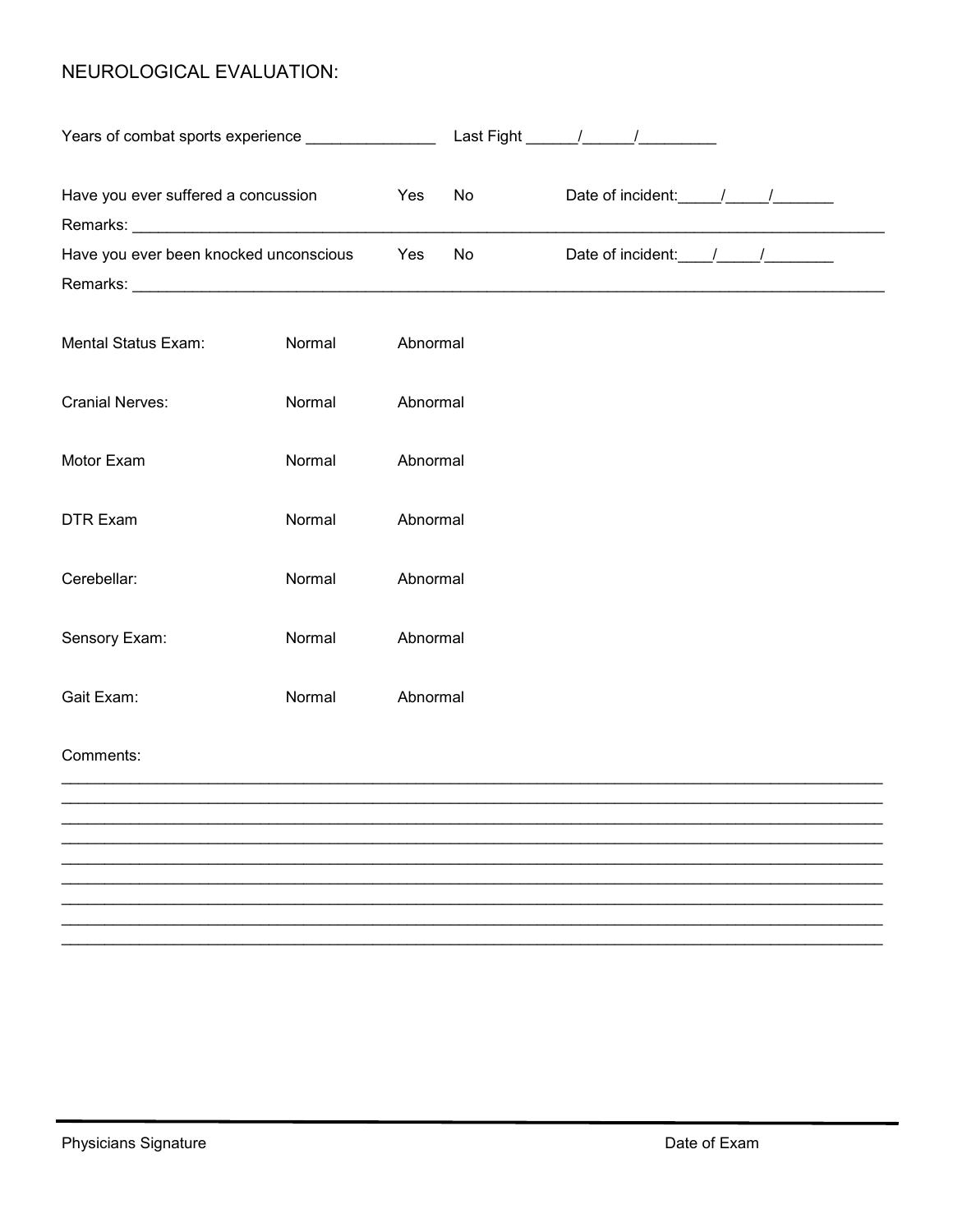

# Blood Examination Form

### **To be filled out by Primary Care Physician or Health care Provider**

All combat competitors are required to have the following tests performed.

Results are good for 6 months!

Negative HIV Test

Negative Hep. B Test

Negative Hep C Test

## **Original copies of the above mentioned test results MUST accompany this application.**

**Physician.**

I acknowledge the New Hampshire Boxing and Wresting Commissions request for negative HIV, HEP B & C tests to compete in combat sports in the state of New Hampshire. I have advised the applicant of this and made them aware of the requirement.

Physician Signature Date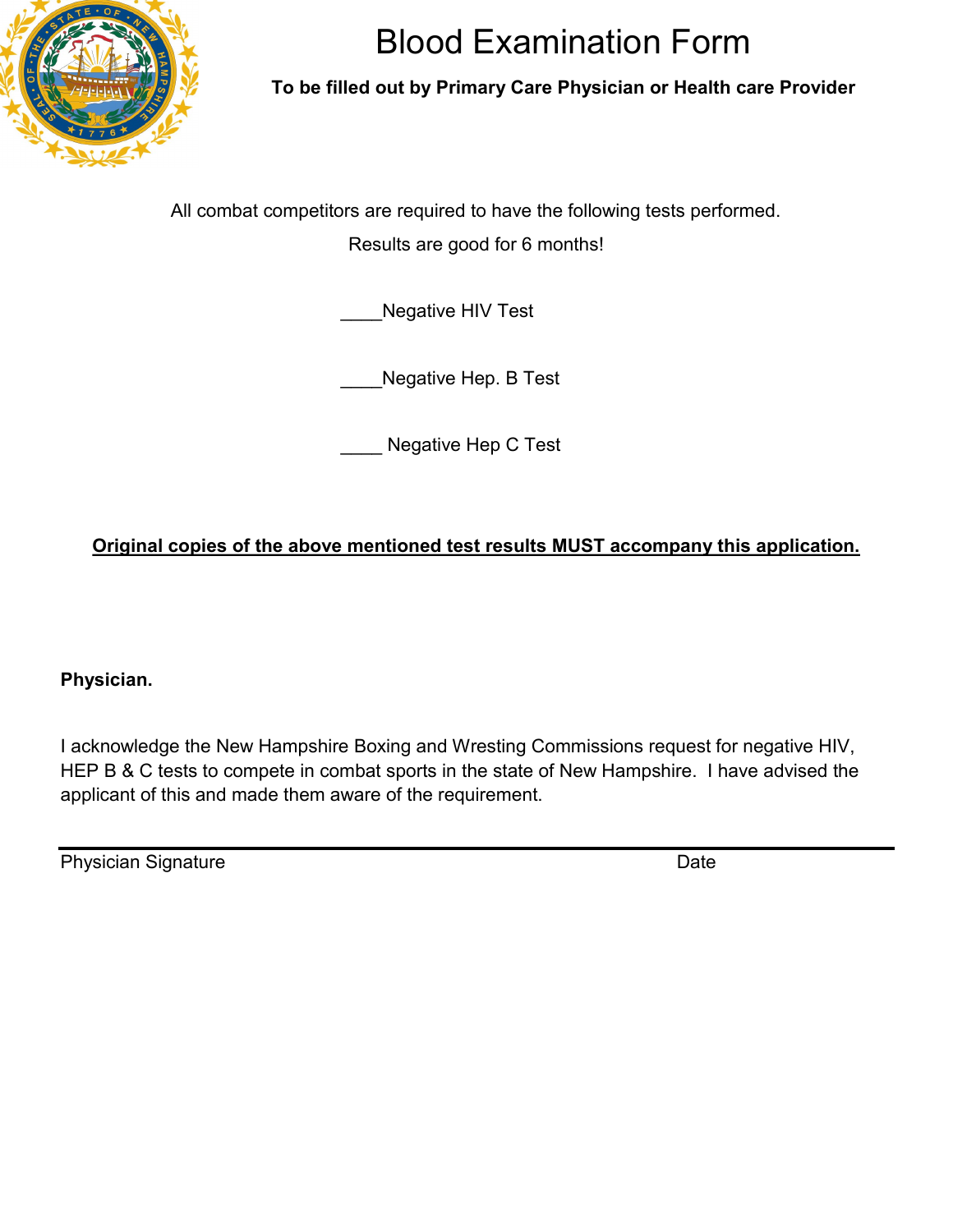| <b>Medications:</b>            |                                            |                  |                                                                                        |      |
|--------------------------------|--------------------------------------------|------------------|----------------------------------------------------------------------------------------|------|
|                                | 3.                                         |                  | $\mathsf{4.}$ $\mathsf{4.}$ . And the set of $\mathsf{4.}$                             |      |
| <b>Applicant Complaints:</b>   |                                            |                  |                                                                                        |      |
|                                |                                            |                  |                                                                                        |      |
|                                |                                            |                  | EKG PRINTOUT MUST ACCOMPANY THIS PHYSICAL EXAM FORM                                    |      |
| EKG:                           | $\Box$ Normal                              | $\Box$ Irregular |                                                                                        |      |
| <b>Physician EKG Comments:</b> |                                            |                  |                                                                                        |      |
|                                |                                            |                  |                                                                                        |      |
|                                |                                            |                  | <b>Examining Physician:</b> Physician MUST check one of the boxes below:               |      |
|                                |                                            |                  | Please check one: I Have □ I Have Not □ Medically Cleared this fighter for competition |      |
|                                | Licensed Physician Name and License Number |                  | <b>Physicians Signature</b>                                                            | Date |

### **APPLICANT**

I declare under penalty under the laws of the State of New Hampshire that the foregoing information is true and correct; further I realize that any international misrepresentations may result in disciplinary action against my license.

I hereby AUTHORIZE the New Hampshire Boxing and Wrestling Commission (NHBWC)and/or any physician to RE-LEASE any and all medical information and/or personal information with respect to my status and licensure as a participating athlete which may contain any of the commission's records.

I further authorize the New Hampshire Boxing and Wrestling Commission to RELEASE this information to any person whom the commission determines has a need to know information regarding my personal records on combative licensure. I AGREE that I will fully cooperate with the NHBWC in making my medical history available including but not limited to giving oral or written reports to the NHBWC regarding my medical condition, care and/or treatment.

I further RELEASE,PROMISE TO HOLD HARMLESS, AND CONVENANT NOT TO SUE the NHBWC or any representative of the NHBWC on the basis of its attempts to obtain any of the foregoing information, and I further RELEASE, PROMISE TO HOLD HARMLESS,AND COVENANT NOT TO SUE any persons, firms, institutions or agencies providing such information to representatives of the NHBWC on the basis of its disclosures. I have signed this release voluntarily and of my own free will.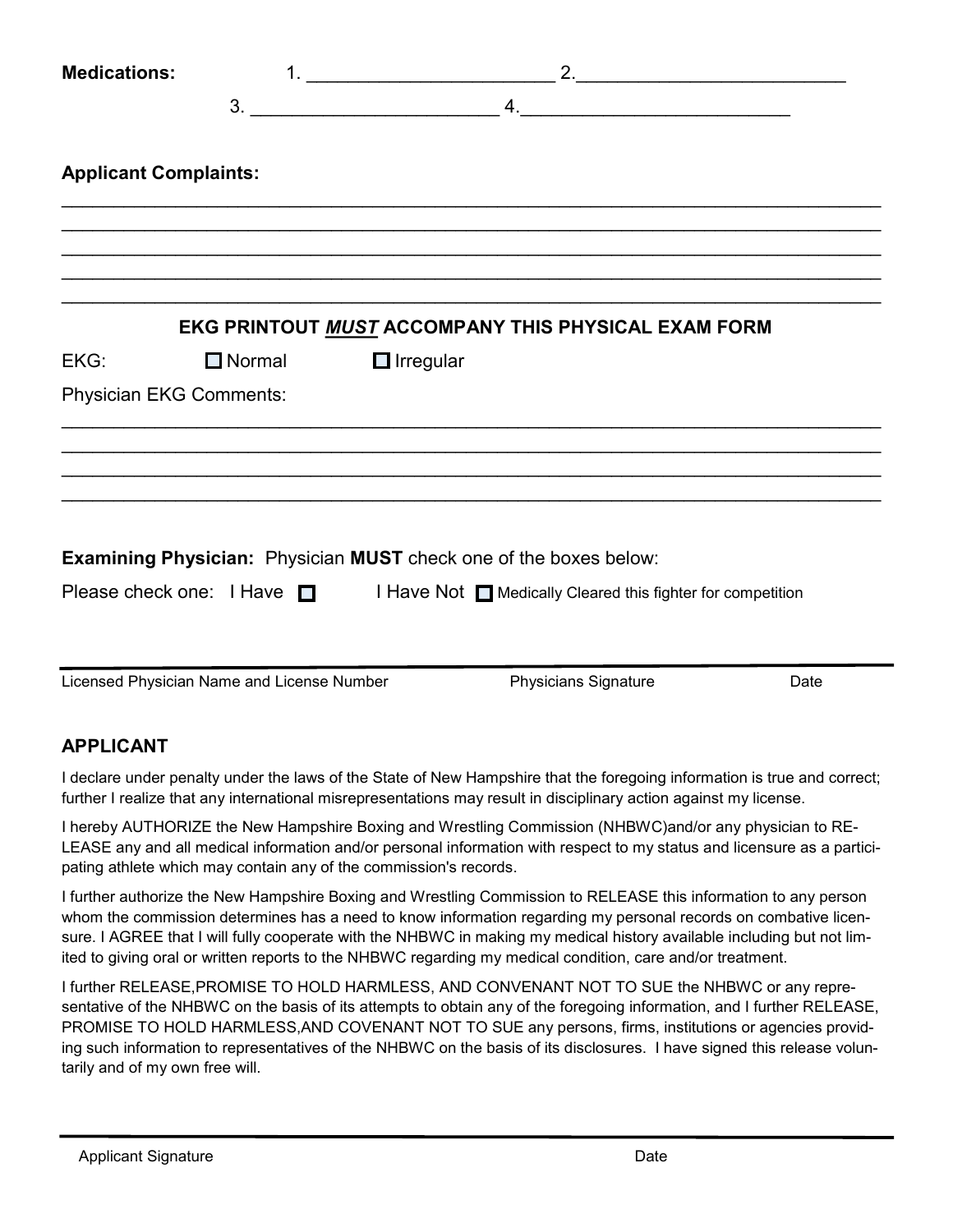

# Ophthalmological Eye Examination Form

**To be filled out by an ophthalmologist or optometrist**

|                                                                                                                                                                                                                                |                        |          |                                                                                                                                                                                                                                |  | $D.O.B$ / / |
|--------------------------------------------------------------------------------------------------------------------------------------------------------------------------------------------------------------------------------|------------------------|----------|--------------------------------------------------------------------------------------------------------------------------------------------------------------------------------------------------------------------------------|--|-------------|
|                                                                                                                                                                                                                                |                        |          |                                                                                                                                                                                                                                |  |             |
|                                                                                                                                                                                                                                |                        |          |                                                                                                                                                                                                                                |  |             |
| History: (Has the applicant ever had any of the following conditions)                                                                                                                                                          |                        |          |                                                                                                                                                                                                                                |  |             |
| <b>Blurred vision</b><br>Yes                                                                                                                                                                                                   | No                     |          |                                                                                                                                                                                                                                |  |             |
| Surgical Procedures done to either of their eyes or the tissue around the eyes other than simple sutures of the skin around the eyes                                                                                           |                        |          |                                                                                                                                                                                                                                |  |             |
| Yes<br>No.                                                                                                                                                                                                                     |                        |          |                                                                                                                                                                                                                                |  |             |
| Has the applicant ever been informed by any physician that they had significant eye problems such as retinal detachment, retinal tear,<br>primary or secondary glaucoma, aphasia, pseudo phakia, dislocated lens, or cataract. |                        |          | Yes<br>No                                                                                                                                                                                                                      |  |             |
|                                                                                                                                                                                                                                |                        |          |                                                                                                                                                                                                                                |  |             |
| Eye Disease:<br>Yes<br>No.                                                                                                                                                                                                     |                        |          |                                                                                                                                                                                                                                |  |             |
|                                                                                                                                                                                                                                |                        |          |                                                                                                                                                                                                                                |  |             |
| Eye Injury<br>Yes<br>No.                                                                                                                                                                                                       |                        |          |                                                                                                                                                                                                                                |  |             |
|                                                                                                                                                                                                                                |                        |          |                                                                                                                                                                                                                                |  |             |
| Detached retina surgery on either eye:                                                                                                                                                                                         | Yes                    | No       |                                                                                                                                                                                                                                |  |             |
|                                                                                                                                                                                                                                |                        |          |                                                                                                                                                                                                                                |  |             |
| <b>Examination:</b>                                                                                                                                                                                                            |                        |          |                                                                                                                                                                                                                                |  |             |
| VISION:<br>Without                                                                                                                                                                                                             | <b>With Correction</b> |          | REFRACTION: If either eye is 20/40 or worse                                                                                                                                                                                    |  |             |
| Right                                                                                                                                                                                                                          |                        |          | Right SPH CYL x CYL x CYL x CYL x CYL x CYL x CYL x CYL x CYL x CYL x CYL x CYL x CYL x CYL x CYL x CYL x CYL x CYL x CYL x CYL x CYL x CYL x CYL x CYL x CYL x CYL x CYL x CYL x CYL x CYL x CYL x CYL x CYL x CYL x CYL x CY |  |             |
| Left                                                                                                                                                                                                                           |                        |          | Left SPH CYL x Acuity                                                                                                                                                                                                          |  |             |
| <b>REMARKS:</b>                                                                                                                                                                                                                |                        |          |                                                                                                                                                                                                                                |  |             |
|                                                                                                                                                                                                                                |                        |          |                                                                                                                                                                                                                                |  |             |
| <b>INTRAOCCULAR TENSION:</b>                                                                                                                                                                                                   | Right mmHG             |          |                                                                                                                                                                                                                                |  |             |
|                                                                                                                                                                                                                                | Left mmHG              |          |                                                                                                                                                                                                                                |  |             |
| <b>MOTILITY</b>                                                                                                                                                                                                                | Normal                 | Abnormal |                                                                                                                                                                                                                                |  |             |
| <b>BINOCULAR VISION</b>                                                                                                                                                                                                        | Normal                 | Abnormal |                                                                                                                                                                                                                                |  |             |